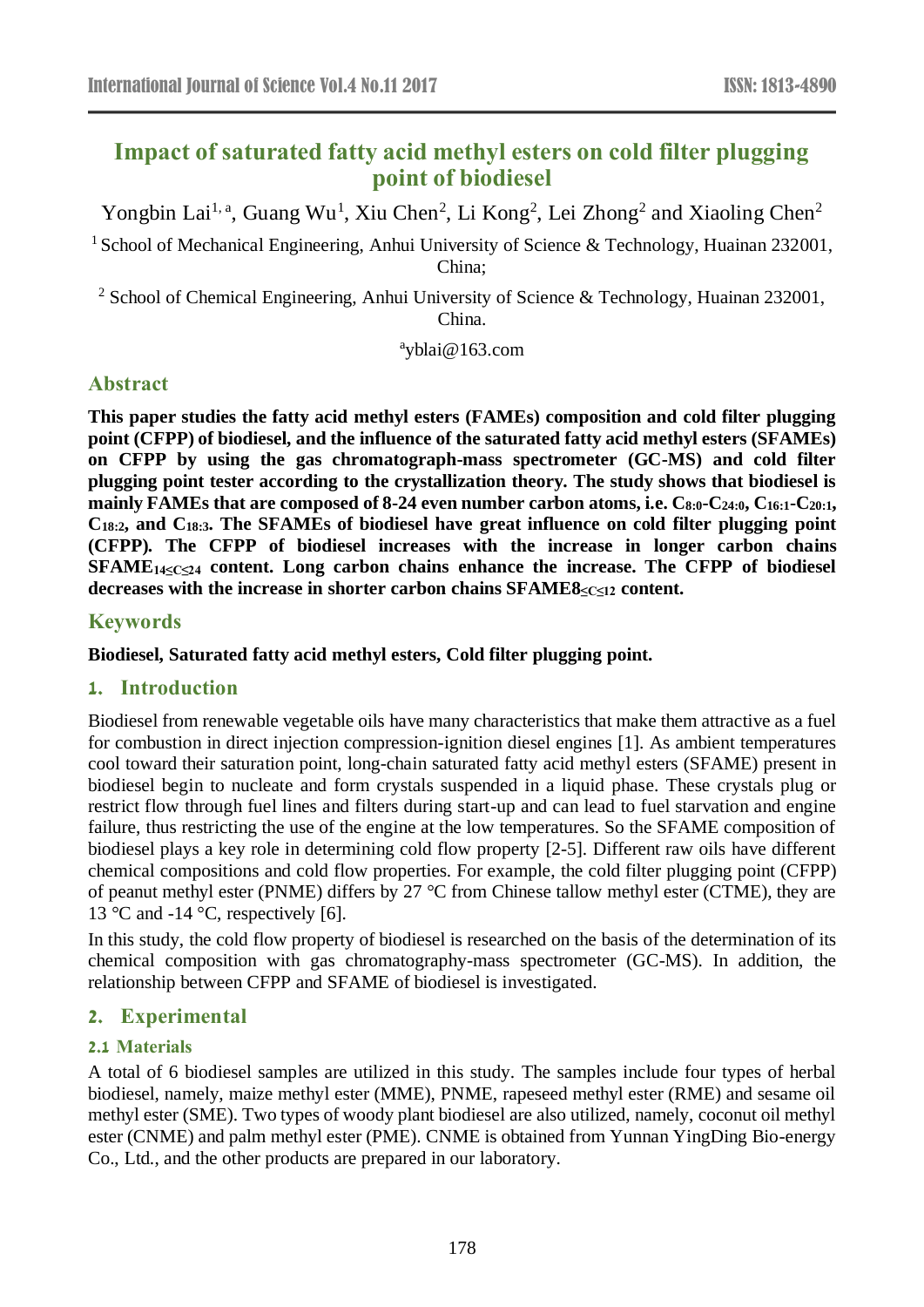#### **2.2 Chemical composition analysis**

FAMEs of biodiesel are analyzed with a gas chromatograph-mass spectrometer (GC-MS) (Finnigan, Trace MS, FID, USA) equipped with a capillary column (DB-WAX,  $30 \text{ m} \times 0.25 \text{ mm} \times 0.25 \text{ µm}$ ). Sample injection volume is 0.1 µl. The carrier gas is He (0.8 ml min-1). Temperature is programmed as follows: 180 °C maintained for 0.5 min; 6 °C min-1 from 180 to 215 °C; and 3 °C min-1 from 215 to 230 °C maintained for 13 min

#### **2.3 Cold Filter plugging point measured**

CFPPs of biodiesel and blended biodiesel are measured with a SYP2007-1 Low Temperature Multi-function Tester (Shanghai BOLEA Instrument & Equipment Co. Ltd., China) in accordance with SH/T 0248-2006.

### **3. Results and discussion**

#### **3.1 Saturated fatty acid methyl esters composition**

GC-MS is utilized to analyze the chemical composition of biodiesel. The gas chromatogram is shown in Fig.1. Fatty acid methyl ester (FAME) composition is shown in Table 1. The main SFAME composition of CNME is 8 to 20 even-numbered carbon atoms, i.e. C8:0-C20:0. And the other biodiesel are 14 to 24 even-numbered carbon atoms SFAME, i.e.  $C_{14:0}$ - $C_{24:0}$ .



Fig.1 The gas chromatogram of RME

#### **3.2 Cold filter plugging point**

The CFPP of biodiesel tested with a SYP2007-1 Low Temperature Multi-function Tester is shown in Table 2. Among the 6 types of representative biodiesel, SFAME20 $\leq c \leq 24$  (SFAME in which fatty acid moieties include carbon atoms greater than or equal to 18, and less than or equal to 24) content in PNME and SFAME14≤C≤24 content in PME are high at 9.86 wt% and 40.13 wt%, respectively. The CFPPs of these two biodiesel samples reach up to above 10 °C. The SFAME<sub>14≤C≤24</sub> content in RME, MME and SME are low at 12.42 wt%, 16.98 wt% and 18.70 wt%, respectively, and the SFAME $_{8 \leq C \leq 12}$ content in CNME is high at 32.85 wt%, causing their CFPPs to decrease to below -3 °C. The SFAME has an enormous effect on the cold flow property of biodiesel. The SFAME contents and distributions vary with biodiesel such that large differences in CFPPs exist, thereby affecting the serviceable range and climate adaptability of biodiesel.

### **3.3 Impact of saturated fatty acid methyl esters on cold filter plugging point** The impact of SFAME on CFPP of biodiesel is shown in Table 3 – Table 5.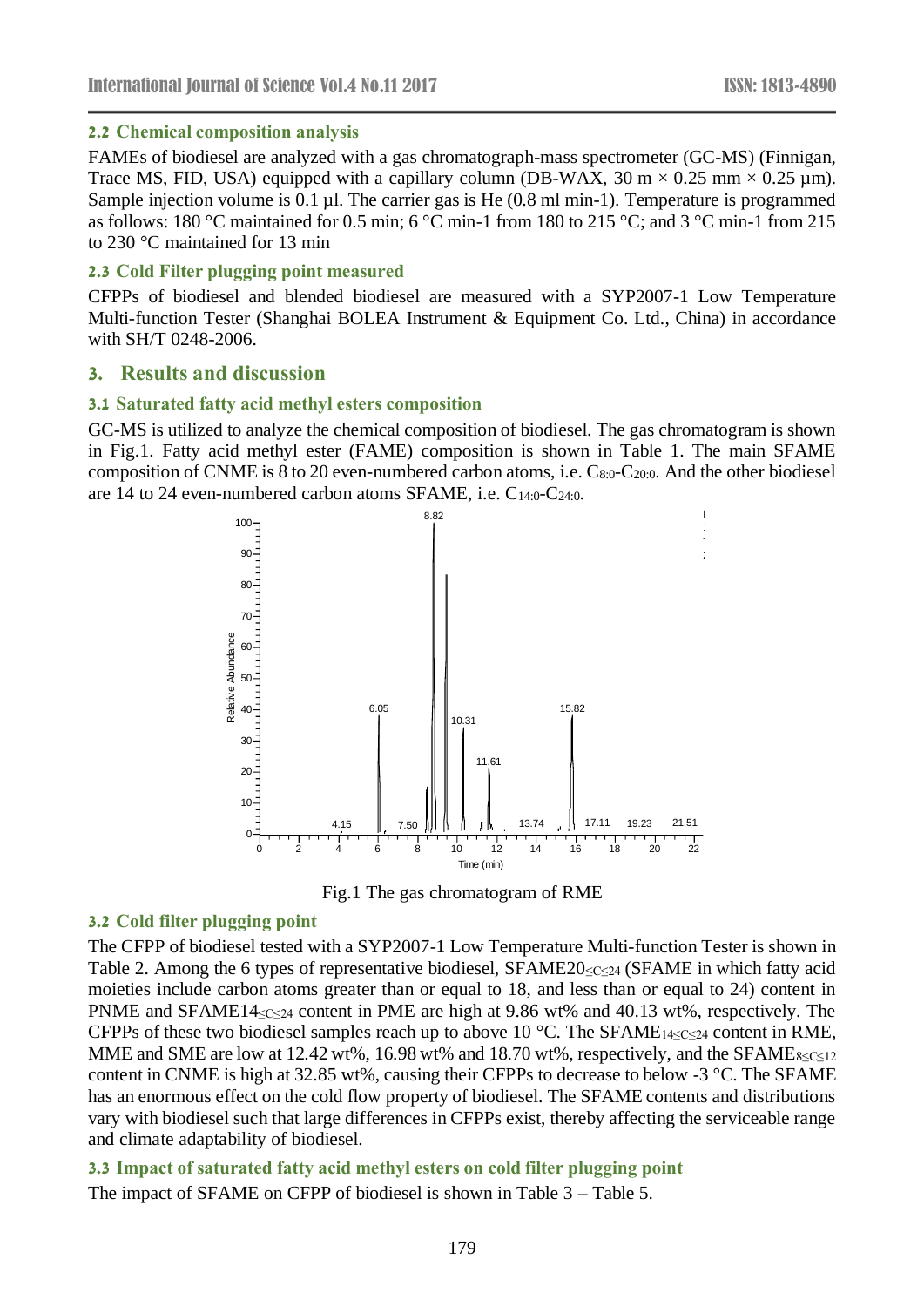The SFAME<sub>14≤C≤18</sub> and SFAME<sub>20≤C≤24</sub> contents in CNME and PME are very close. The SFAME<sub>8≤C≤12</sub> contents in CNME and PME are 32.85 wt% and 0 wt% respectively, 32.85% higher; the CFPPs of CNME and PME are -6 °C and 10 °C respectively, 16 °C lower. The SFAME<sub>8≤C≤12</sub> contents in RME and SME are zero. The SFAME $_{20 \leq C \leq 24}$  contents in CNME and PME are very close. The SFAME<sub>14≤C≤18</sub> contents in SME and RME are 17.20 wt% and 10.88 wt% respectively, 6.32% higher; the CFPPs of SME and RME are -3 °C and -9 °C respectively, 6 °C higher. The SFAME<sub>8≤C≤12</sub> and SFAME<sub>14≤C≤18</sub> contents in PNME and MME are very close. The SFAME<sub>20≤C≤24</sub> contents in PNME and MME are 9.86 wt% and 1.51 wt% respectively, 8.35% higher; the CFPPs of PNME and MME are 13  $\degree$ C and -7  $\degree$ C respectively, 20  $\degree$ C higher.

According to crystallization theory, molecular crystals are crystals combined by intermolecular forces (Van der Waals forces). The arrangement of the molecules is closed-packed owing to the lack of saturation and orientation of the Van der Waals force, as shown in Fig.2. As for the homologous compound, which refers to SFAME, the difficulty of molecular crystallization depends on molecular weight. Van der Waals force increases with molecular weight, that is, the length of the carbon chain; therefore, it is easy to crystallize.

| <b>FAME</b>         | <b>MME</b>       | <b>PNME</b>      | <b>RME</b>       | <b>SME</b>       | <b>CNME</b>      | <b>PME</b>       |
|---------------------|------------------|------------------|------------------|------------------|------------------|------------------|
| $C_{8:0}$           | $\boldsymbol{0}$ | $\boldsymbol{0}$ | $\boldsymbol{0}$ | $\overline{0}$   | 4.17             | $\boldsymbol{0}$ |
| $C_{10:0}$          | $\boldsymbol{0}$ | 0.03             | $\boldsymbol{0}$ | $\boldsymbol{0}$ | 4.02             | $\boldsymbol{0}$ |
| $C_{12:0}$          | $\boldsymbol{0}$ | $\overline{0}$   | $\boldsymbol{0}$ | $\boldsymbol{0}$ | 24.66            | $\boldsymbol{0}$ |
| $C_{14:0}$          | 0.06             | 0.06             | $\boldsymbol{0}$ | 0.19             | 18.83            | 1.63             |
| $C_{16:0}$          | 11.96            | 10.87            | 7.57             | 11.42            | 16.77            | 31.04            |
| $C_{18:0}$          | 3.45             | 5.17             | 3.31             | 5.59             | 3.62             | 6.64             |
| $C_{20:0}$          | 0.91             | 2.55             | 0.79             | 0.65             | 0.09             | 0.61             |
| $C_{22:0}$          | 0.27             | 4.84             | 0.50             | 0.64             | 0.03             | 0.11             |
| $C_{24:0}$          | 0.33             | 2.47             | 0.25             | 0.21             | $\overline{0}$   | 0.10             |
| $C_{16:1}$          | 0.29             | 0.16             | 0.19             | 0.22             | 0.30             | 0.32             |
| $C_{18:1}$          | 33.20            | 38.87            | 32.96            | 29.70            | 19.79            | 43.94            |
| $C_{20:1}$          | 0.66             | 1.63             | 5.69             | 0.45             | 0.13             | 0.28             |
| $C_{22:1}$          | 0.84             | 0.11             | 15.79            | $\boldsymbol{0}$ | $\boldsymbol{0}$ | $\boldsymbol{0}$ |
| $C_{16:2}$          | 0.02             | $\boldsymbol{0}$ | $\boldsymbol{0}$ | $\boldsymbol{0}$ | $\boldsymbol{0}$ | $\boldsymbol{0}$ |
| $C_{18:2}$          | 45.84            | 32.09            | 25.06            | 41.30            | 6.95             | 14.44            |
| $\mathbf{C}_{20:2}$ | 0.05             | 0.04             | 0.33             | 0.06             | $\boldsymbol{0}$ | $\boldsymbol{0}$ |
| $C_{18:3}$          | 1.23             | 0.11             | 7.44             | 7.12             | 0.17             | 0.59             |
| $C_{20:4}$          | $\boldsymbol{0}$ | $\boldsymbol{0}$ | $\boldsymbol{0}$ | 0.14             | $\boldsymbol{0}$ | $\boldsymbol{0}$ |

| $\sim$ $\sim$ $\sim$ | $\sim$ | $\mathbf{r}$ $\mathbf{r}$<br>N | -- -- | $\sqrt{1}$               | $\sim$ | $\sim$<br>the contract of the contract of the contract of the contract of the contract of |
|----------------------|--------|--------------------------------|-------|--------------------------|--------|-------------------------------------------------------------------------------------------|
| .,                   | $-$    | −<br>$\overline{\phantom{0}}$  | - 1   | $\overline{\phantom{0}}$ |        | <b>.</b>                                                                                  |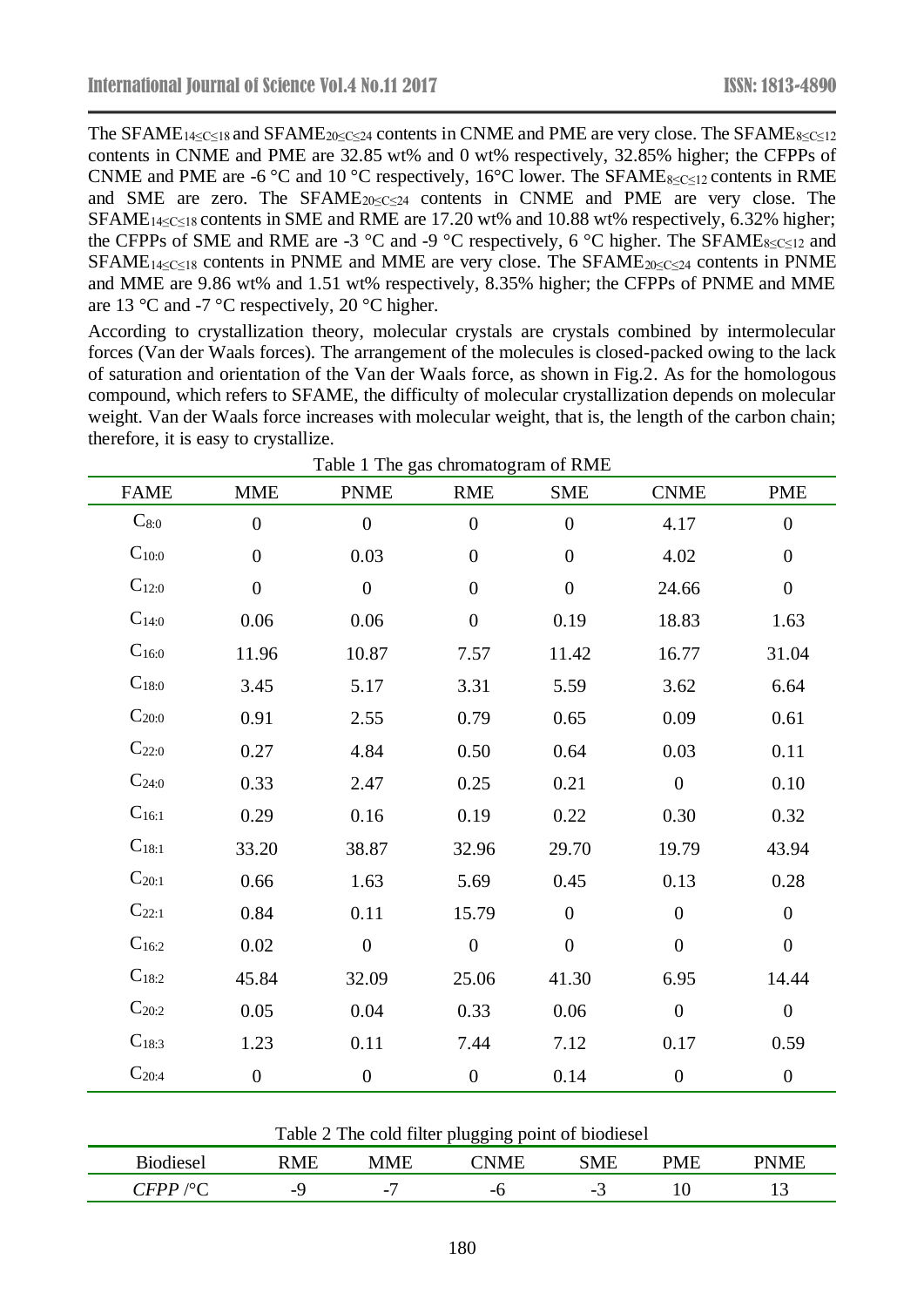| Table 3 Impact of SFAME8 <<<<<<<12 on CFPP       |          |                             |                              |                                |            |  |  |  |
|--------------------------------------------------|----------|-----------------------------|------------------------------|--------------------------------|------------|--|--|--|
| <b>Biodiesel</b>                                 | SFAME /% | $SFAME8 \leq C \leq 12$ /%  | $SFAME_{14 \le C \le 18}$ /% | $SFAME_{20 \leq C \leq 24}$ /% | $CFPP$ /°C |  |  |  |
| <b>PME</b>                                       | 40.13    | $\theta$                    | 39.31                        | 0.82                           | 10         |  |  |  |
| <b>CNME</b>                                      | 72.19    | 32.85                       | 39.22                        | 0.12                           | $-6$       |  |  |  |
|                                                  |          |                             |                              |                                |            |  |  |  |
| Table 4 Impact of SFAME14≤C≤18 on CFPP           |          |                             |                              |                                |            |  |  |  |
| Biodiesel                                        | SFAME /% | $SFAME_{8 \le C \le 12}$ /% | $SFAME_{14 \le C \le 18}$ /% | $SFAME_{20 \leq C \leq 24}$ /% | $CFPP$ /°C |  |  |  |
| <b>RME</b>                                       | 12.42    | $\overline{0}$              | 10.88                        | 1.54                           | $-9$       |  |  |  |
| <b>SME</b>                                       | 18.70    | $\overline{0}$              | 17.20                        | 1.50                           | $-3$       |  |  |  |
|                                                  |          |                             |                              |                                |            |  |  |  |
| Table 5 Impact of SFAME20 <<<<<<<<<<>>24 on CFPP |          |                             |                              |                                |            |  |  |  |
| <b>Biodiesel</b>                                 | SFAME /% | $SFAME_{8 \le C \le 12}$ /% | $SFAME_{14 \le C \le 18}$ /% | $SFAME_{20 \leq C \leq 24}$ /% | $CFPP$ /°C |  |  |  |
| <b>MME</b>                                       | 16.98    | $\boldsymbol{0}$            | 15.47                        | 1.51                           | $-7$       |  |  |  |
| <b>PNME</b>                                      | 25.99    | 0.03                        | 16.10                        | 9.86                           | 13         |  |  |  |
| Ζ<br>$\blacktriangleright$ X<br>Y                |          |                             |                              |                                |            |  |  |  |

Fig.2 Molecular arrangement and distribution of methyl stearate

The results show that the effect of contents and carbon chains length of SFAME on CFPP is very significant. The CFPP of biodiesel increases with the increase in longer carbon chains SFAME14≤C≤24 content. The longer the carbon chain is, the more significant the effect is. The CFPP of biodiesel decreases with the increase in shorter carbon chains SFAME8≤C≤12 content.

### **4. Conclusion**

Biodiesel mainly consists of long-chain FAMEs of 8 to 24 even-numbered carbon atoms, among which SFAMEs composed of  $C_8-C_{24}$ . The cold flow property of biodiesel is determined mainly by contents and carbon chains length of SFAME. The CFPP of biodiesel increases with the increase in longer carbon chains SFAME14≤C≤24 content. Long carbon chains enhance the increase. The CFPP of biodiesel decreases with the increase in shorter carbon chains SFAME8≤C≤12 content.

## **Acknowledgements**

This research was supported by Anhui Provincial Natural Science Foundation (1408085ME109).